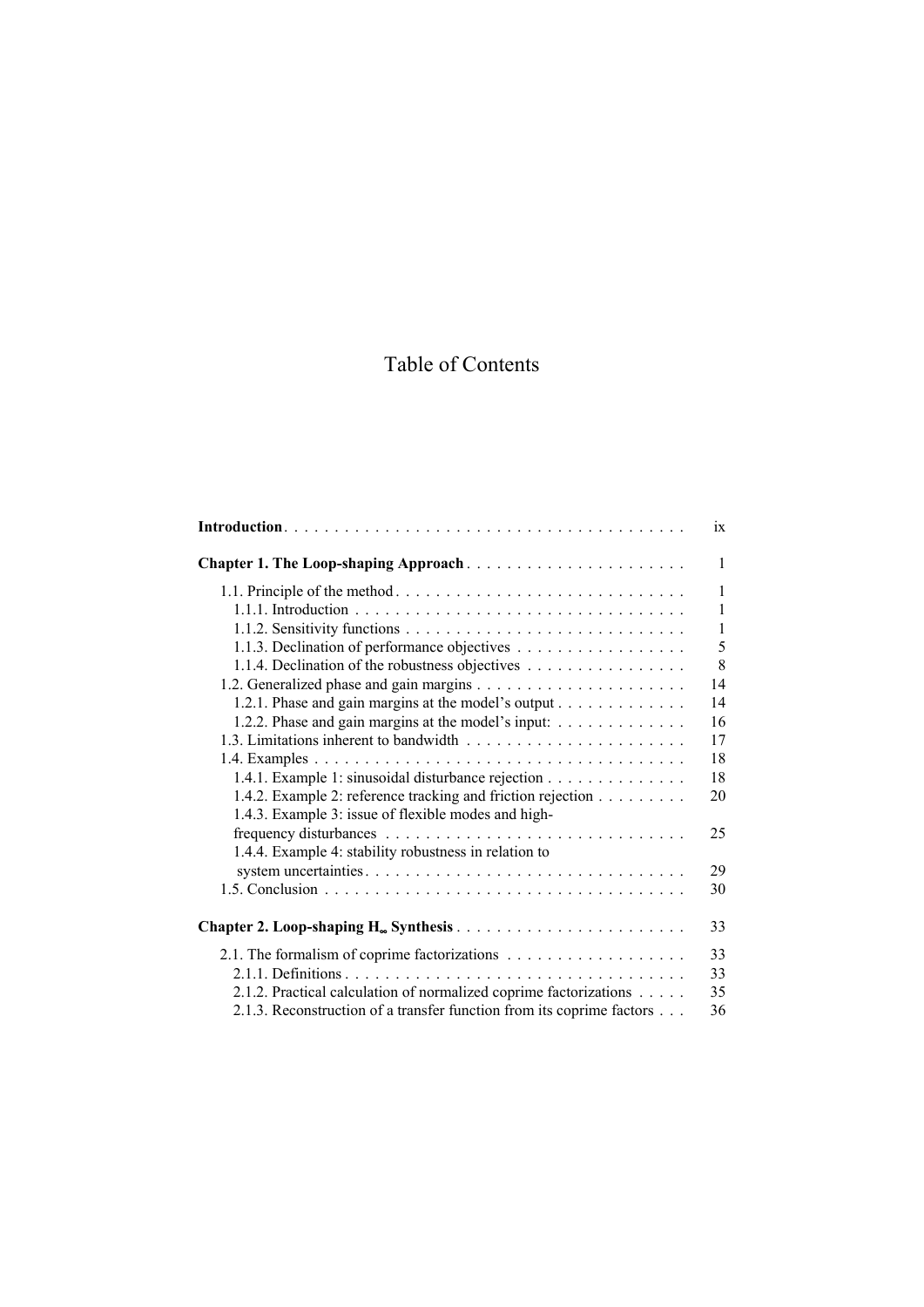## vi Loop-shaping Robust Control

| 2.1.4. Set of stabilizing controllers - Youla parameterization      |     |
|---------------------------------------------------------------------|-----|
|                                                                     | 37  |
| 2.2. Robustness of normalized coprime factor plant descriptions     | 42  |
| 2.2.1. Taking account of modeling uncertainties                     | 42  |
| 2.2.2. Stability robustness for a coprime factor plant description. | 43  |
| 2.2.3. Property of the equivalent "weighted mixed sensitivity" form | 46  |
| 2.2.4. Expression of the synthesis criterion in "4-blocks"          |     |
|                                                                     | 52  |
| 2.3. Explicit solution of the problem of robust stabilization       |     |
|                                                                     | 54  |
| 2.3.1. Expression of the problem by the Youla parameterization.     | 54  |
| 2.3.2. Explicit resolution of the robust stabilization problem      | 57  |
|                                                                     | 77  |
|                                                                     | 77  |
|                                                                     |     |
| 2.4.2. Robustness results associated with the v-gap                 | 79  |
|                                                                     | 82  |
|                                                                     | 82  |
|                                                                     | 83  |
| 2.5.3. Associated fundamental robustness result                     | 89  |
|                                                                     | 89  |
|                                                                     | 90  |
|                                                                     | 92  |
|                                                                     | 100 |
|                                                                     | 120 |
|                                                                     | 120 |
| 2.6.2. Discrete approach to loop-shaping $H_{\infty}$ synthesis     | 121 |
|                                                                     | 127 |
|                                                                     |     |
| Chapter 3. Two Degrees-of-Freedom Controllers                       | 135 |
|                                                                     | 135 |
|                                                                     | 135 |
| 3.1.2. Parameterization of 2-d.o.f. controllers                     | 141 |
|                                                                     | 143 |
|                                                                     | 143 |
| 3.2.2. Simplification of the problem by the Youla parameterization. | 145 |
|                                                                     | 150 |
|                                                                     | 152 |
|                                                                     | 154 |
| 3.2.5. Associated performance robustness result                     |     |
|                                                                     | 156 |
|                                                                     | 156 |
| 3.3.2. Expression of the problem by Youla parameterization          | 158 |
| 3.3.3. Associated performance robustness result                     | 161 |